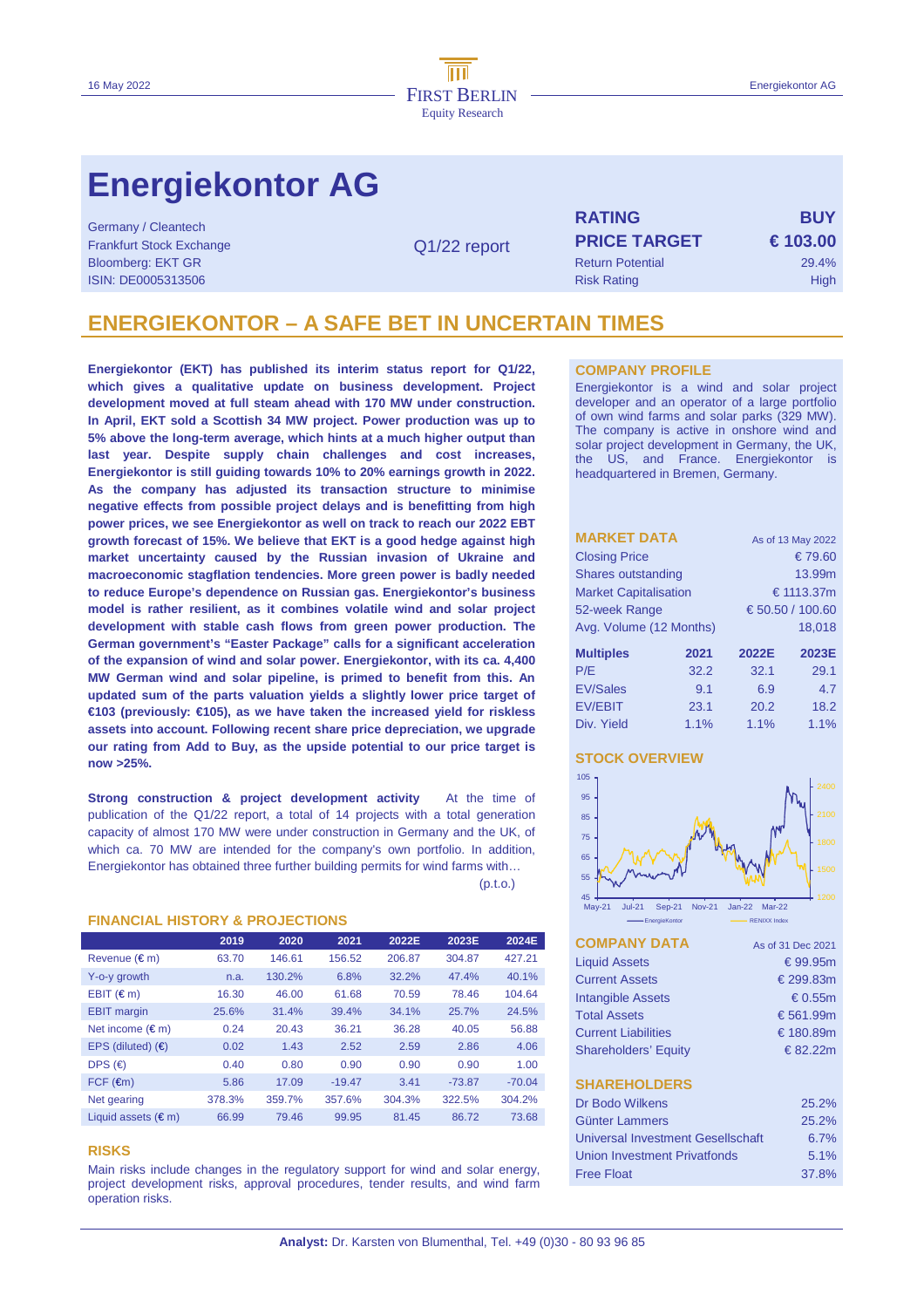…a total generation capacity of over 90 MW (10 MW German repowering project, and 80 MW wind projects in Scotland). In April, Energiekontor sold the Scottish wind farm project Pines Burn with a capacity of 34 MW to Capital Dynamics. In Scotland, the company has projects totalling ca. 500 MW with building permits or under construction.

**New transaction structure is the right answer to supply chain problems** Supply chain and transport delays as well as long delivery times by manufacturers of turbines and modules are likely to make it difficult for some EKT projects to be commissioned by the end of 2022. In consequence, Energiekontor will realise a large part of its group sales in 2022 on the basis of new transaction structures in which ready-to-build project rights and construction management services will be sold to investors in separate contract packages. This should minimise the negative effects of project delays.

**Power Production segment had a good start to the year** All in all, wind conditions in Q1/22 were much better than in the prior year period. In the UK, power generation was 5% above the long-term average and in Germany 3%. In Q1/21, power generation in the UK was only 3% above average and in Germany as much as 6% below average. The portfolio capacity rose from ca. 280 MW in  $Q1/21$  to ca. 330 MW (ca. +18% y/y). However, the groupowned Jacobsdorf wind farm (18 MW) remained off-grid due to severe damage to identical wind turbines that do not belong to Energiekontor. The company is about to finalise plans with the plant manufacturer for a rapid resumption of operations. The aim of both parties is to replace the affected towers in order to ensure park operation by mid-2023. We expect EKT to be compensated by the manufacturer for the loss. The monthly market values for onshore wind power in Germany in Q1 ranged from 108 €/MWh to 198 €/MWh and were thus significantly higher than EEG remuneration. EKT thus benefitted from this delta at wind farms which receive the EEG market premium. Some own wind farms, which receive payments based on power purchase agreements (PPA), benefitted from EKT concluding PPA's at very favourable conditions. The company's combined German wind and solar power capacity is 231 MW. Own wind farms with a total capacity of 78 MW receive PPAbased remuneration.

**Almost 138k shares repurchased** The share buyback programme, which started in May 2021, led to the acquisition of 137.738 own shares for €8.6m until 22 April, 2022. The 138k treasury shares account for 1% of the company's share capital. Since April, the share buyback program with a resolution valid until 30 June, 2022, has been suspended.

**Dividend of €0.90 per share proposed** Management will propose a dividend of €0.90 for 2021 (2020: €0.80, +13% y/y) to the annual general meeting on 19 May. This will be the highest dividend since the company's IPO.

**German "Easter Package" calls for much higher wind and solar expansion targets** In its Easter Package, the German government proposes a much more rapid expansion of wind and PV. To reach the expansion target of 80% renewable power production by 2030 (2021: 42%), green power generation must be increased from the current level of just under 240 TWh to 600 TWh in 2030. This calculation is based on an assumed gross electricity consumption of 750 TWh in 2030, and requires a significant expansion of wind and PV capacity. At the end of 2021, German onshore wind and PV capacity was 57 GW and 59 GW respectively. In 2021 new installations amounted to 1.9 GW wind and 5.3 GW PV respectively. The government's draft legislation calls for installed capacity of 69 GW wind and 88 GW PV by 2024 (see figure 1 overleaf). By 2030, the installed base is to reach 115 GW wind and 215 GW PV. Compared to the current installed base, this means a doubling of wind capacity and a 3.6-fold increase in PV within 9 years. To reach this goal the government plans to improve the framework conditions through a bundle of individual measures for both wind and solar.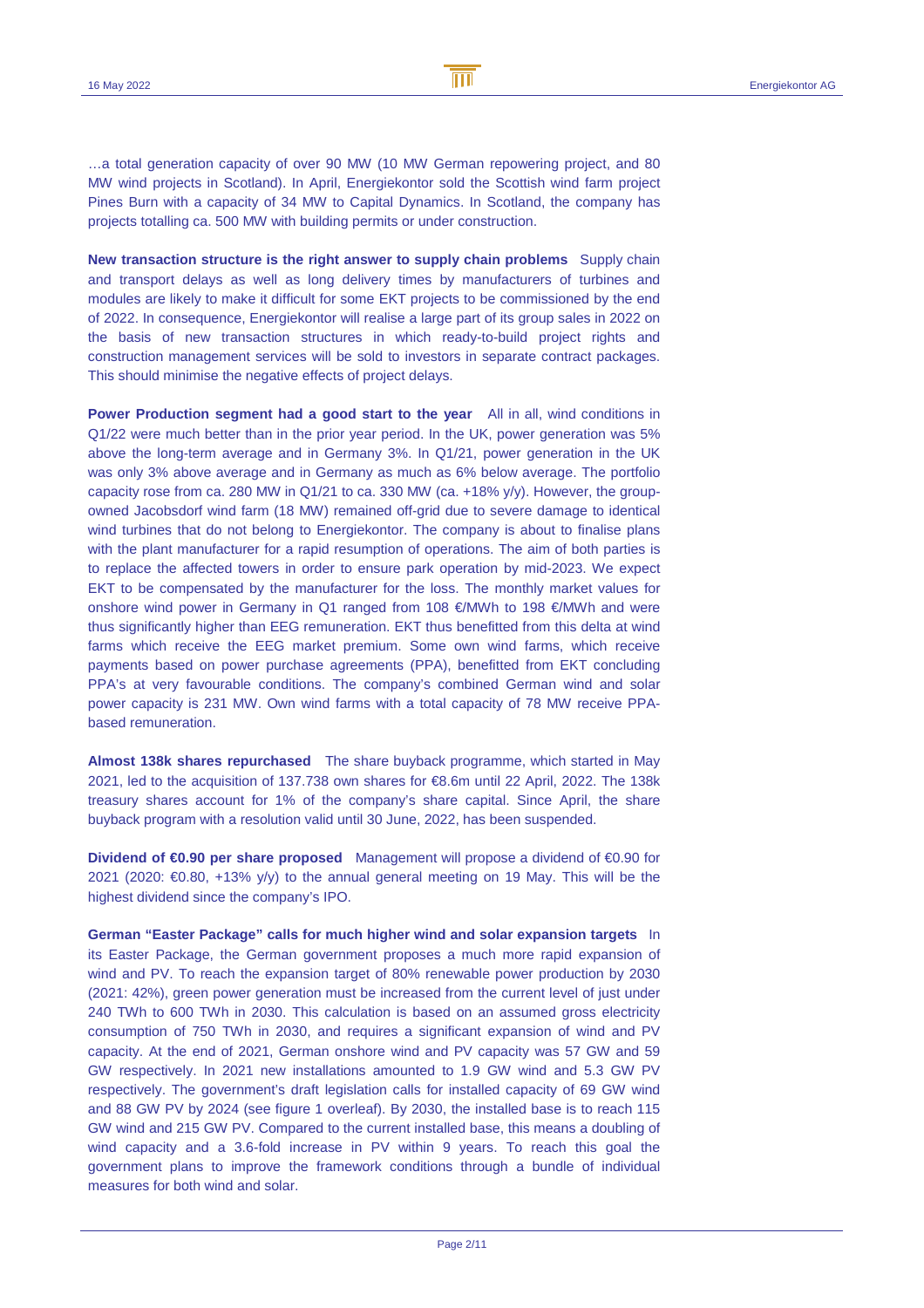B

| Year | Wind (GW) | PV (GW) |
|------|-----------|---------|
| 2024 | 69        | 88      |
| 2026 | 84        | 128     |
| 2028 | 99        | 172     |
| 2030 | 115       | 215     |
| 2035 | 157       | 309     |
| 2040 | 160       | 400     |

## **Figure 1: Proposed expansion paths for wind and PV in Germany 2024 - 2040**

Source: First Berlin Equity Research, Deutscher Bundestag, Drucksache 20/1630 as of 2 May 2022

We believe that the planned measures will lead to a golden decade for wind and solar in Germany. Energiekontor, with its 4.4 GW German wind & solar project pipeline, is primed to benefit from this. However, supply chain problems and supply shortages look set to increase costs for future projects by ca. 10% - 20%. The biggest cost drivers are transport, followed by steel. But higher power prices give Energiekontor leeway to cushion this through higher project selling prices.

**Upgrade to Buy at slightly lower price target** We have updated our segment valuations and taken the yield increase in riskless assets (10y German government bond now yields 0.9%) into account. A sum-of-the-parts analysis results in a slightly lower price target of €103 (previously: €105). We upgrade the stock from Add to Buy as the upside potential to our price target is now >25%.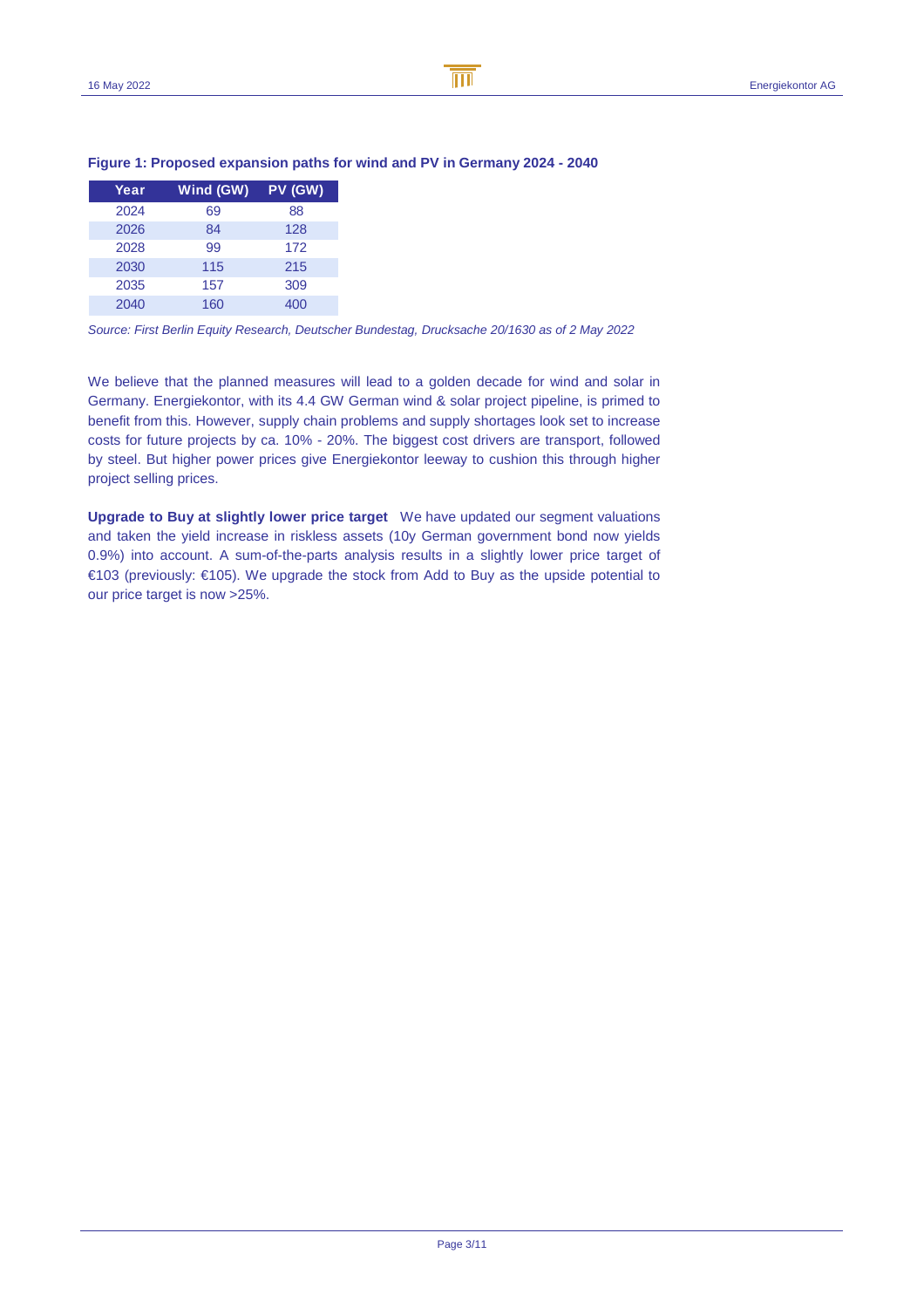## **VALUATION MODEL**

We value Energiekontor based on a sum-of-the-parts analysis. Each of Energiekontor's segments, Project Development, Power Production, and Operation & Innovation is valued separately using a DCF model.

## **Sum of the parts valuation**

| <b>SotP</b> valuation      | Fair<br>value<br>in $\epsilon$ m | <b>Fair value</b><br>per share<br>(FVPS) in € | Old<br><b>FVPS</b><br>in $\epsilon$ | <b>Delta</b> |
|----------------------------|----------------------------------|-----------------------------------------------|-------------------------------------|--------------|
| <b>Project Development</b> | 914.83                           | 65.26                                         | 66.65                               | $-2.1%$      |
| <b>Power Production</b>    | 392.58                           | 28.01                                         | 28.70                               | $-2.4%$      |
| Operation & Innovation     | 134.61                           | 9.60                                          | 9.67                                | $-0.7%$      |
| Sum of the parts           | 1.442.02                         | 102.87                                        | 105.01                              | $-2.0%$      |
| <b>Price target</b>        |                                  | 103.00                                        | 105.00                              | $-1.9%$      |

## **DCF model for Project Development segment**

| <b>DCF valuation model</b>         |        |                                                         |          |           |           |           |           |           |
|------------------------------------|--------|---------------------------------------------------------|----------|-----------|-----------|-----------|-----------|-----------|
| All figures in EUR '000            | 2022E  | 2023E                                                   | 2024E    | 2025E     | 2026E     | 2027E     | 2028E     | 2029E     |
| Net sales                          |        | 136.850 220.600 321.000 369.150 420.831 475.539 532.604 |          |           |           |           |           | 591.190   |
| <b>NOPLAT</b>                      | 29.675 | 30.506                                                  | 42.647   | 47.644    | 53.077    | 58.805    | 64.773    | 70.898    |
| + depreciation & amortisation      | 843    | 719                                                     | 882      | 1.003     | 1.026     | 1.082     | 1.150     | 1,218     |
| Net operating cash flow            | 30.519 | 31.225                                                  | 43.529   | 48.647    | 54.104    | 59.888    | 65.922    | 72.116    |
| - total investments (CAPEX and WC) | 23.430 | $-13.991$                                               | $-7.002$ | $-16.580$ | $-24.144$ | $-24.853$ | $-25.149$ | $-24.971$ |
| Capital expenditures               | $-547$ | $-772$                                                  | $-1.124$ | $-1.107$  | $-1.205$  | $-1.297$  | $-1.380$  | $-1.451$  |
| Working capital                    | 23.977 | $-13.219$                                               | $-5.878$ | $-15.473$ | $-22.939$ | $-23.556$ | $-23.769$ | $-23.520$ |
| Free cash flows (FCF)              | 53.948 | 17.233                                                  | 36.527   | 32.067    | 29,960    | 35.034    | 40.774    | 47.145    |
| <b>PV of FCF's</b>                 | 51.054 | 14.956                                                  | 29.064   | 23.399    | 20.047    | 21.499    | 22.939    | 24.324    |

| All figures in thousands                    |           |
|---------------------------------------------|-----------|
| PV of FCFs in explicit period (2022E-2036E) | 400.882   |
| PV of FCFs in terminal period               | 577.939   |
| Enterprise value (EV)                       | 978.821   |
| $+$ Net cash $/$ - net debt                 | $-63.988$ |
| + Investments / minority interests          | $\Omega$  |
| <b>Shareholder value</b>                    | 914.833   |
| Number of shares (diluted)                  | 14.018    |
| Fair value per share in EUR                 | 65.26     |



|                             | Terminal grow th rate |       |        |        |        |        |        |        |        |
|-----------------------------|-----------------------|-------|--------|--------|--------|--------|--------|--------|--------|
| <b>WACC</b>                 | 9.0%                  |       | 2.5%   | 3.0%   | 3.5%   | 4.0%   | 4.5%   | 5.0%   | 5.5%   |
| Cost of equity              | 11.8%                 | 6.0%  | 120.47 | 134.71 | 154.55 | 184.08 | 232.73 | 327.91 | 597.58 |
| Pre-tax cost of debt        | 7.0%                  | 7.0%  | 89.24  | 96.47  | 105.73 | 118.04 | 135.18 | 160.69 | 202.73 |
| Tax rate                    | ပ<br>30.0%<br>Ω       | 8.0%  | 69.61  | 73.72  | 78.73  | 84.98  | 92.99  | 103.63 | 118.46 |
| After-tax cost of debt      | 4.9%                  | 9.0%  | 56.22  | 58.73  | 61.70  | 65.26  | 69.60  | 75.01  | 81.95  |
| Share of equity capital     | 60.0%                 | 10.0% | 46.57  | 48.19  | 50.07  | 52.25  | 54.82  | 57.91  | 61.67  |
| Share of debt capital       | 40.0%                 | 11.0% | 39.33  | 40.42  | 41.65  | 43.06  | 44.69  | 46.58  | 48.82  |
| Fair value per share in EUR | 65.26                 | 12.0% | 33.73  | 34.48  | 35.32  | 36.27  | 37.34  | 38.57  | 39.98  |

\* for layout purposes the model shows numbers only to 2029, but runs until 2036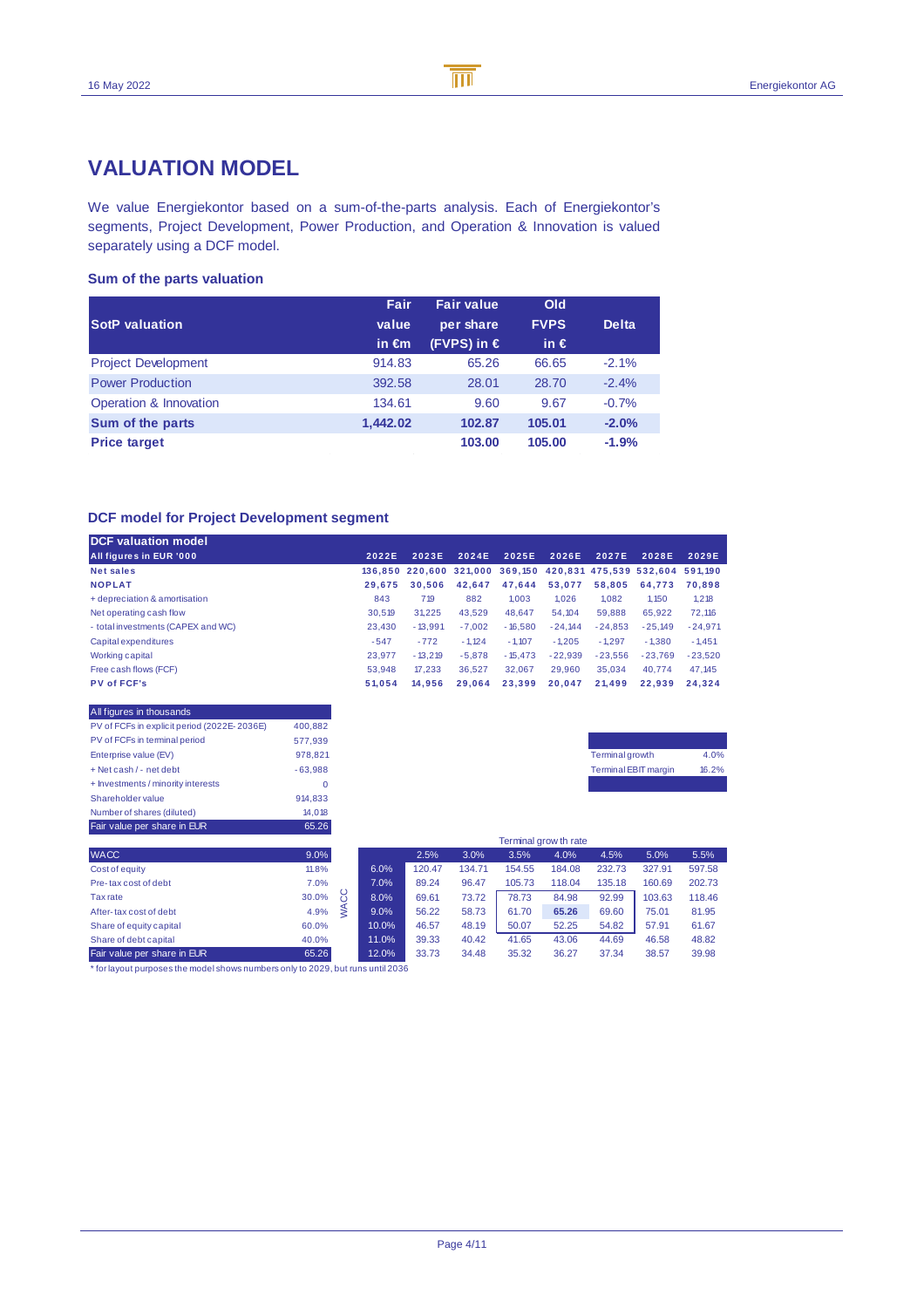## **DCF model for Power Production segment**

| <b>DCF</b> valuation model         |           |            |            |            |           |                 |                 |           |
|------------------------------------|-----------|------------|------------|------------|-----------|-----------------|-----------------|-----------|
| All figures in EUR '000            | 2022E     | 2023E      | 2024E      | 2025E      | 2026E     | 2027E           | 2028E           | 2029E     |
| <b>Net sales</b>                   | 65.583    | 78.852     | 99.710     | 128.314    |           | 142.282 142.993 | 143.708 144.427 |           |
| <b>NOPLAT</b>                      | 23.246    | 28.133     | 34.233     | 43.189     | 42.244    | 42.517          | 42.840          | 43.213    |
| + depreciation & amortisation      | 21.793    | 27.932     | 37.411     | 49.318     | 62.700    | 62.700          | 62.700          | 62.700    |
| Net operating cash flow            | 45.039    | 56.065     | 71.643     | 92.507     | 104.944   | 105.217         | 105.540         | 105,913   |
| - total investments (CAPEX and WC) | $-96.078$ | $-149.545$ | $-181.500$ | $-212.236$ | $-65.379$ | $-62.836$       | $-62.837$       | $-62.838$ |
| Capital expenditures               | $-95.200$ | $-147.000$ | $-177.500$ | $-206.750$ | $-62.700$ | $-62.700$       | $-62.700$       | $-62.700$ |
| Working capital                    | $-878$    | $-2.545$   | $-4.000$   | $-5.486$   | $-2.679$  | $-136$          | $-137$          | $-138$    |
| Free cash flows (FCF)              | $-51.039$ | $-93.480$  | $-109.857$ | $-119.728$ | 39.565    | 42.381          | 42.703          | 43.076    |
| <b>PV of FCF's</b>                 | $-49.806$ | $-87.784$  | $-99.265$  | $-104.108$ | 33.107    | 34.126          | 33.087          | 32.118    |

## All figures in thousands

| Fair value per share in EUR                 | 28.01      |
|---------------------------------------------|------------|
| Number of shares (diluted)                  | 14.018     |
| <b>Shareholder value</b>                    | 392.576    |
| + Investments / minority interests          | 0          |
| + Net cash / - net debt                     | $-225.985$ |
| Enterprise value (EV)                       | 618.561    |
| PV of FCFs in terminal period               | 630.861    |
| PV of FCFs in explicit period (2022E-2036E) | $-12.300$  |

| <b>Terminal growth</b>      | 0.5%  |
|-----------------------------|-------|
| <b>Terminal EBIT margin</b> | 36.1% |
|                             |       |

| <b>WACC</b>                 | 3.9%      | Terminal grow th rate |         |       |       |       |       |       |       |
|-----------------------------|-----------|-----------------------|---------|-------|-------|-------|-------|-------|-------|
| Cost of equity              | 7.3%      |                       | $-0.1%$ | 0.1%  | 0.3%  | 0.5%  | 0.7%  | 0.9%  | 1.1%  |
| Pre-tax cost of debt        | 4.0%      | 3.2%                  | 36.48   | 39.92 | 43.84 | 48.34 | 53.57 | 59.73 | 67.08 |
| Tax rate                    | 30.0%     | 3.4%                  | 30.66   | 33.51 | 36.72 | 40.38 | 44.58 | 49.44 | 55.14 |
| After-tax cost of debt      | 2.8%<br>Ō | 3.7%                  | 25.62   | 28.01 | 30.68 | 33.70 | 37.11 | 41.03 | 45.55 |
| Share of equity capital     | 25.0%     | 3.9%                  | 21.23   | 23.25 | 25.50 | 28.01 | 30.83 | 34.02 | 37.67 |
| Share of debt capital       | 75.0%     | 4.2%                  | 17.36   | 19.09 | 20.99 | 23.11 | 25.46 | 28.11 | 31.10 |
|                             |           | 4.4%                  | 13.94   | 15.42 | 17.05 | 18.85 | 20.83 | 23.05 | 25.53 |
| Fair value per share in EUR | 28.01     | 4.7%                  | 10.89   | 12.17 | 13.58 | 15.11 | 16.80 | 18.68 | 20.76 |

\* for layout purposes the model shows numbers only to 2029, but runs until 2036

## **DCF model for Operation & Innovation segment**

| <b>DCF</b> valuation model         |       |        |        |        |        |        |        |        |
|------------------------------------|-------|--------|--------|--------|--------|--------|--------|--------|
| All figures in EUR '000            | 2022E | 2023E  | 2024E  | 2025E  | 2026E  | 2027E  | 2028E  | 2029E  |
| <b>Net sales</b>                   | 6.828 | 8.330  | 9.996  | 11.995 | 14.326 | 16.972 | 19.902 | 23.062 |
| <b>NOPLAT</b>                      | 2.116 | 2.648  | 3.381  | 4.141  | 4.964  | 5.889  | 6.905  | 7,992  |
| + depreciation & amortisation      | 4     | 6      | 8      | 11     | 13     | 16     | 19     | 22     |
| Net operating cash flow            | 2.121 | 2.654  | 3.389  | 4,151  | 4.977  | 5,905  | 6,924  | 8,014  |
| - total investments (CAPEX and WC) | 29    | $-296$ | $-118$ | $-153$ | $-320$ | $-379$ | $-434$ | $-484$ |
| Capital expenditures               | $-14$ | $-17$  | $-20$  | $-24$  | $-27$  | $-31$  | $-34$  | $-38$  |
| Working capital                    | 43    | $-280$ | $-98$  | $-129$ | $-293$ | $-348$ | $-399$ | $-446$ |
| Free cash flows (FCF)              | 2.150 | 2.358  | 3.271  | 3.999  | 4.657  | 5.526  | 6.491  | 7.531  |
| PV of FCF's                        | 2.047 | 2.075  | 2.661  | 3.007  | 3.237  | 3.551  | 3.855  | 4.135  |

| All figures in thousands                    |         |
|---------------------------------------------|---------|
| PV of FCFs in explicit period (2022E-2036E) | 56,363  |
| PV of FCFs in terminal period               | 77.559  |
| Enterprise value (EV)                       | 133.922 |
| + Net cash / - net debt                     | 688     |
| + Investments / minority interests          |         |
| <b>Shareholder value</b>                    | 134,610 |
| Number of shares (diluted)                  | 14,018  |
| Fair value per share in EUR                 | 9.60    |

| <b>Terminal growth</b>      | 2.5%  |
|-----------------------------|-------|
| <b>Terminal EBIT margin</b> | 48.0% |
|                             |       |

| <b>WACC</b>                 | 8.2%   |        |       |       |       |       | Terminal grow th rate |       |       |       |
|-----------------------------|--------|--------|-------|-------|-------|-------|-----------------------|-------|-------|-------|
| Cost of equity              | 8.2%   |        |       | 1.0%  | 1.5%  | 2.0%  | 2.5%                  | 3.0%  | 3.5%  | 4.0%  |
| Pre-tax cost of debt        | 4.0%   |        | 5.2%  | 16.52 | 18.07 | 20.12 | 22.93                 | 27.03 | 33.59 | 45.73 |
| Tax rate                    | 30.0%  |        | 6.2%  | 12.73 | 13.59 | 14.66 | 16.01                 | 17.80 | 20.25 | 23.83 |
| After-tax cost of debt      | 2.8%   | ပ<br>Ö | 7.2%  | 10.21 | 10.73 | 11.35 | 12.10                 | 13.03 | 14.22 | 15.78 |
| Share of equity capital     | 100.0% |        | 8.2%  | 8.43  | 8.76  | 9.15  | 9.60                  | 10.14 | 10.80 | 11.62 |
| Share of debt capital       | 0.0%   |        | 9.2%  | 7.11  | 7.33  | 7.59  | 7.88                  | 8.22  | 8.61  | 9.09  |
|                             |        |        | 10.2% | 6.10  | 6.26  | 6.43  | 6.62                  | 6.84  | 7.10  | 7.40  |
| Fair value per share in EUR | 9.60   |        | 11.2% | 5.31  | 5.42  | 5.54  | 5.67                  | 5.82  | 5.99  | 6.19  |

\* for layout purposes the model shows numbers only to 2029, but runs until 2036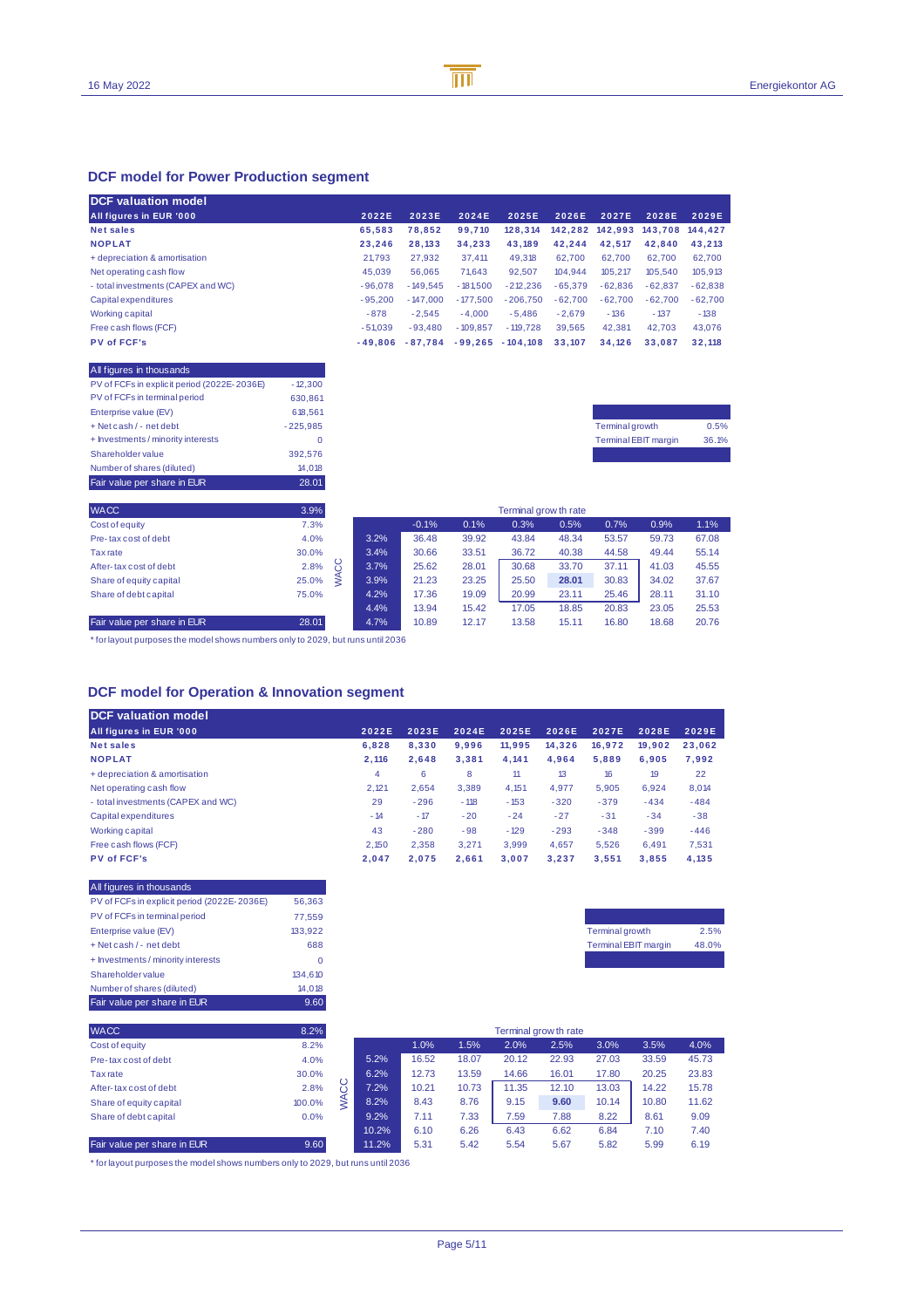## **INCOME STATEMENT**

| All figures in EUR '000              | 2019A       | 2020A     | 2021A     | 2022E     | 2023E     | 2024E     |
|--------------------------------------|-------------|-----------|-----------|-----------|-----------|-----------|
| <b>Revenues</b>                      | 63,700      | 146,614   | 156,516   | 206,871   | 304,867   | 427,207   |
| Change in inventory & own work       | 32,708      | 18,451    | 109,740   | 91,356    | 101,356   | 111,356   |
| <b>Total output</b>                  | 96,409      | 165,065   | 266,256   | 298,227   | 406,223   | 538,563   |
| Cost of goods sold                   | 30,501      | 67,504    | 144,020   | 161,991   | 253,230   | 338,460   |
| <b>Gross profit</b>                  | 65,908      | 97,561    | 122,236   | 136,236   | 152,993   | 200,104   |
| Personnel costs                      | 14,679      | 17,494    | 19,504    | 21,047    | 22,286    | 26,315    |
| Other operating expenses             | 16,362      | 17,968    | 23,214    | 25,334    | 27,833    | 36,387    |
| Other operating income               | 3,986       | 3,283     | 2,191     | 3,371     | 4,233     | 5,535     |
| <b>EBITDA</b>                        | 38,853      | 65,382    | 81,709    | 93,226    | 107,106   | 142,937   |
| Depreciation                         | 22,551      | 19,384    | 20,034    | 22,636    | 28,651    | 38,293    |
| <b>Operating income (EBIT)</b>       | 16,302      | 45,998    | 61,675    | 70,589    | 78,455    | 104,644   |
| Net financial result                 | $-15,532$   | $-14,765$ | $-16,753$ | $-18,760$ | $-21,243$ | $-23,382$ |
| Non-operating expenses               | 0           | 0         | 0         | 0         | 0         | 0         |
| Pre-tax income (EBT)                 | 770         | 31,233    | 44,922    | 51,829    | 57,212    | 81,262    |
| Income taxes                         | 526         | 10,808    | 8,717     | 15,549    | 17,164    | 24,379    |
| <b>Minority interests</b>            | $\mathbf 0$ | 0         | 0         | 0         | 0         | 0         |
| Net income / loss                    | 244         | 20,425    | 36,205    | 36,280    | 40,048    | 56,883    |
| Diluted EPS (in $\epsilon$ )         | 0.02        | 1.43      | 2.52      | 2.59      | 2.86      | 4.06      |
| <b>Ratios</b>                        |             |           |           |           |           |           |
| Gross margin on total output         | 68.4%       | 59.1%     | 45.9%     | 45.7%     | 37.7%     | 37.2%     |
| <b>EBITDA</b> margin on total output | 40.3%       | 39.6%     | 30.7%     | 31.3%     | 26.4%     | 26.5%     |
| EBIT margin on total output          | 16.9%       | 27.9%     | 23.2%     | 23.7%     | 19.3%     | 19.4%     |
| Net margin on total output           | 0.3%        | 12.4%     | 13.6%     | 12.2%     | 9.9%      | 10.6%     |
| Tax rate                             | 68.3%       | 34.6%     | 19.4%     | 30.0%     | 30.0%     | 30.0%     |
| <b>Expenses as % of total output</b> |             |           |           |           |           |           |
| Personnel costs                      | 15.2%       | 10.6%     | 7.3%      | 7.1%      | 5.5%      | 4.9%      |
| Depreciation                         | 23.4%       | 11.7%     | 7.5%      | 7.6%      | 7.1%      | 7.1%      |
| Other operating expenses             | 17.0%       | 10.9%     | 8.7%      | 8.5%      | 6.9%      | 6.8%      |
| <b>Y-Y Growth</b>                    |             |           |           |           |           |           |
| <b>Total output</b>                  | $-25.1%$    | 71.2%     | 61.3%     | 12.0%     | 36.2%     | 32.6%     |
| <b>EBIT</b>                          | $-26.2%$    | 182.2%    | 34.1%     | 14.5%     | 11.1%     | 33.4%     |
| Net income/loss                      | $-96.4%$    | 8284.6%   | 77.3%     | 0.2%      | 10.4%     | 42.0%     |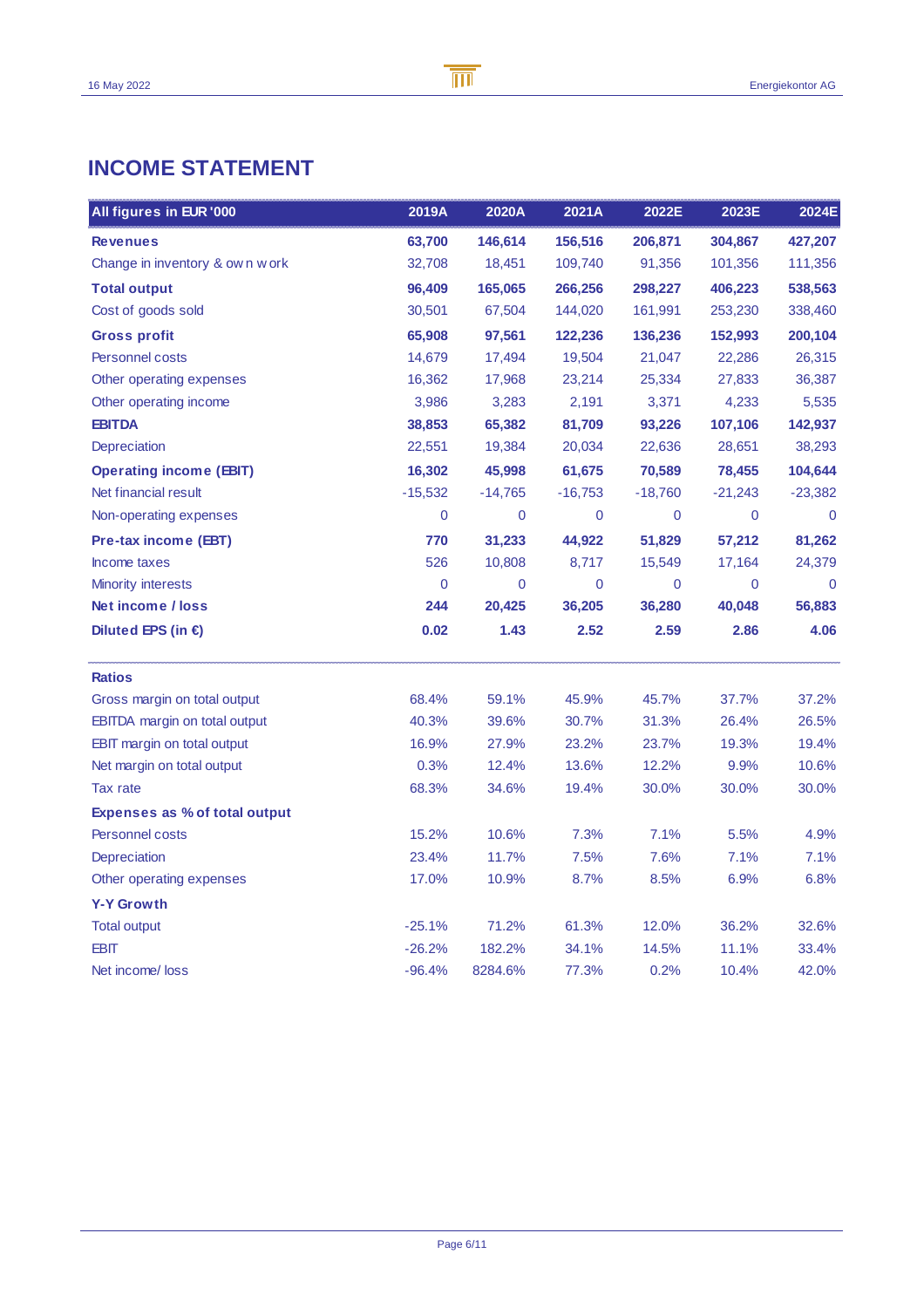## **BALANCE SHEET**

| All figures in EUR '000                   | 2019A       | 2020A    | 2021A       | 2022E    | 2023E    | 2024E    |
|-------------------------------------------|-------------|----------|-------------|----------|----------|----------|
| <b>Assets</b>                             |             |          |             |          |          |          |
| <b>Current assets, total</b>              | 154,284     | 247,651  | 299,831     | 262,201  | 292,428  | 297,619  |
| Cash and cash equivalents                 | 66.989      | 79,457   | 99,950      | 81,454   | 86,722   | 73,682   |
| Short-term investments                    | 36          | 36       | 36          | 36       | 36       | 36       |
| <b>Receivables</b>                        | 13,765      | 20,035   | 35,874      | 31,698   | 45,798   | 63,643   |
| <b>Inventories</b>                        | 71,189      | 144,642  | 160,856     | 145,898  | 156,758  | 157,144  |
| Other current assets                      | 2,305       | 3,481    | 3,115       | 3,115    | 3,115    | 3,115    |
| Non-current assets, total                 | 235,615     | 201,337  | 262,163     | 335.274  | 454,395  | 594,726  |
| Property, plant & equipment               | 226,541     | 188,806  | 249,704     | 322,815  | 441,936  | 582,267  |
| Goodwill & other intangibles              | 766         | 887      | 551         | 551      | 551      | 551      |
| Other assets                              | 8,308       | 11,644   | 11,908      | 11,908   | 11,908   | 11,908   |
| <b>Total assets</b>                       | 389,899     | 448,988  | 561,994     | 597,475  | 746,824  | 892,345  |
| Shareholders' equity & debt               |             |          |             |          |          |          |
| <b>Current liabilities, total</b>         | 63,616      | 138,502  | 180,886     | 87,235   | 101,151  | 110,808  |
| Short-term financial debt                 | 39,237      | 102,856  | 130,759     | 35,000   | 40,000   | 40,000   |
| Accounts payable                          | 9,785       | 5,323    | 6,655       | 9,004    | 17,920   | 26,175   |
| <b>Current provisions</b>                 | 9,175       | 13,478   | 25,182      | 25,182   | 25,182   | 25,182   |
| Other current liabilities                 | 5,419       | 16,845   | 18,291      | 18,049   | 18,049   | 19,451   |
| Long-term liabilities, total              | 270,083     | 244,935  | 298,886     | 404,354  | 512,354  | 605,354  |
| Long-term financial debt                  | 240,417     | 212,420  | 263,251     | 368,719  | 476,719  | 569,719  |
| Deferred revenue                          | $\mathbf 0$ | 0        | $\mathbf 0$ | 0        | 0        | $\Omega$ |
| <b>Other liabilities</b>                  | 29,666      | 32,515   | 35,635      | 35,635   | 35,635   | 35,635   |
| <b>Minority interests</b>                 | $\bf{0}$    | 0        | 0           | 0        | 0        | $\bf{0}$ |
| <b>Shareholders' equity</b>               | 56,200      | 65,551   | 82,222      | 105,886  | 133,318  | 176,183  |
| Share capital                             | 14,678      | 14,328   | 14,125      | 14,125   | 14,125   | 14,125   |
| Capital reserve                           | 41,460      | 41,664   | 41,867      | 41,867   | 41,867   | 41,867   |
| Other reserves                            | $-4,632$    | $-5,455$ | $-3,369$    | $-3,369$ | $-3,369$ | $-3,369$ |
| <b>Treasury stock</b>                     | $-312$      | $-131$   | $-107$      | $-107$   | $-107$   | $-107$   |
| Loss carryforw ard / retained earnings    | 35,457      | 31,770   | 31,679      | 55,343   | 82,775   | 125,641  |
| <b>Total consolidated equity and debt</b> | 389,899     | 448,988  | 561,994     | 597,475  | 746,824  | 892,345  |
| <b>Ratios</b>                             |             |          |             |          |          |          |
| Current ratio $(x)$                       | 2.43        | 1.79     | 1.66        | 3.01     | 2.89     | 2.69     |
| Quick ratio (x)                           | 1.31        | 0.74     | 0.77        | 1.33     | 1.34     | 1.27     |
| Net debt                                  | 212,629     | 235,783  | 294,024     | 322,229  | 429,961  | 536,001  |
| Net gearing                               | 378%        | 360%     | 358%        | 304%     | 323%     | 304%     |
| Book value per share (in $\epsilon$ )     | 3.89        | 4.57     | 5.72        | 7.55     | 9.51     | 12.57    |
| Financial debt/EBITDA (x)                 | 7.2         | 4.8      | 4.8         | 4.3      | 4.8      | 4.3      |
| Equity ratio                              | 14.4%       | 14.6%    | 14.6%       | 17.7%    | 17.9%    | 19.7%    |
| Return on equity (ROE)                    | 0.4%        | 31.2%    | 44.0%       | 34.3%    | 30.0%    | 32.3%    |
| Return on investment (ROI)                | 0.1%        | 4.5%     | 6.4%        | 6.1%     | 5.4%     | 6.4%     |
| Return on assets (ROA)                    | 4.1%        | 7.8%     | 9.4%        | 9.2%     | 8.2%     | 9.0%     |
| Return on capital employed (ROCE)         | 6.0%        | 14.5%    | 16.5%       | 16.1%    | 14.8%    | 15.5%    |
| Days sales outstanding (DSO)              | 78.9        | 49.9     | 83.7        | 55.9     | 54.8     | 54.4     |
| Days inventory outstanding (DIO)          | 851.9       | 782.1    | 407.7       | 328.7    | 225.9    | 169.5    |
| Days payables outstanding (DPO)           | 117.1       | 28.8     | 16.9        | 20.3     | 25.8     | 28.2     |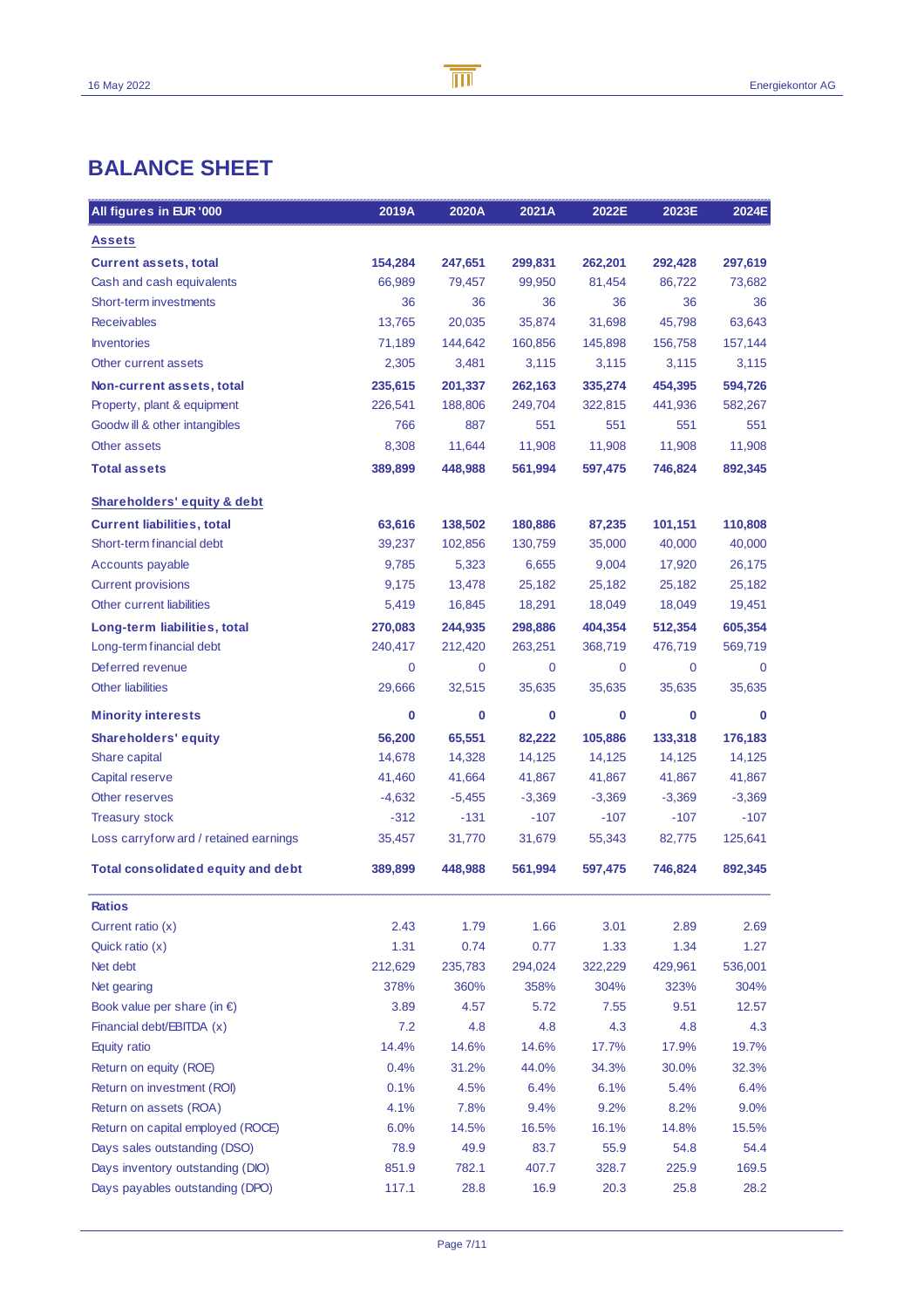## **CASH FLOW STATEMENT**

| All figures in EUR '000          | 2019A       | 2020A     | 2021A       | 2022E       | 2023E      | 2024E          |
|----------------------------------|-------------|-----------|-------------|-------------|------------|----------------|
| <b>EBIT</b>                      | 16,302      | 45,998    | 61,675      | 70,589      | 78,455     | 104,644        |
| Depreciation and amortisation    | 22,551      | 19,384    | 20,034      | 22,636      | 28,651     | 38,293         |
| <b>EBITDA</b>                    | 38,853      | 65,382    | 81,709      | 93,226      | 107,106    | 142,937        |
| Changes in w orking capital      | $-24,549$   | $-43,368$ | 10,205      | 21,483      | $-16,044$  | $-9,976$       |
| Other adjustments                | $-961$      | $-4,134$  | $-29,922$   | $-15,549$   | $-17,164$  | $-24,379$      |
| <b>Operating cash flow</b>       | 13,343      | 17,880    | 61,992      | 99,160      | 73,899     | 108,582        |
| <b>CAPEX</b>                     | $-7,463$    | $-347$    | $-81,443$   | $-95,747$   | $-147,772$ | $-178,624$     |
| Investments in intangibles       | $-19$       | $-443$    | $-19$       | $\mathbf 0$ | 0          | $\mathbf 0$    |
| <b>Free cash flow</b>            | 5,861       | 17,090    | $-19,471$   | 3,413       | $-73,873$  | $-70,041$      |
| Acquisitions and disposals, net  | $\mathbf 0$ | 15,087    | $\mathbf 0$ | $\mathbf 0$ | 0          | $\Omega$       |
| Other investments                | 3,412       | $-2,542$  | $-3,548$    | 0           | 0          | $\overline{0}$ |
| <b>Cash flow from investing</b>  | $-4,070$    | 11,755    | $-85,011$   | $-95,747$   | $-147,772$ | $-178,624$     |
| Debt financing, net              | 9,610       | 4,254     | 79,814      | 9,709       | 113,000    | 93,000         |
| Equity financing, net            | $-4,865$    | $-4,734$  | $-10,524$   | 0           | 0          | $\mathbf 0$    |
| Dividends paid                   | $-5,784$    | $-5,720$  | $-11,300$   | $-12,857$   | $-12,616$  | $-12,616$      |
| Other financing                  | -13,483     | $-11,774$ | $-12,733$   | $-18,760$   | $-21,243$  | $-23,382$      |
| <b>Cash flow from financing</b>  | $-14,523$   | $-17,974$ | 45,256      | $-21,909$   | 79,141     | 57,001         |
| Forex & other effects            | $-1,052$    | 807       | $-1,744$    | $\mathbf 0$ | 0          | $\mathbf 0$    |
| Net cash flows                   | $-6,302$    | 12,468    | 20,493      | $-18,496$   | 5,267      | $-13,040$      |
| Cash, start of the year          | 73,291      | 66,989    | 79,457      | 99,950      | 81,454     | 86,722         |
| Cash, end of the year            | 66,989      | 79,457    | 99,950      | 81,454      | 86,722     | 73,682         |
| EBITDA/share (in €)              | 2.69        | 4.56      | 5.69        | 6.65        | 7.64       | 10.20          |
| Operating cash flow/share (in €) | 0.92        | 1.25      | 4.31        | 7.07        | 5.27       | 7.75           |
| <b>Y-Y Growth</b>                |             |           |             |             |            |                |
| Operating cash flow              | $-70.6%$    | 34.0%     | 246.7%      | 60.0%       | $-25.5%$   | 46.9%          |
| Free cash flow                   | $-74.7%$    | 191.6%    | n.m.        | n.m.        | n.m.       | n.m.           |
| <b>EBITDA/share</b>              | $-3.5%$     | 69.3%     | 24.8%       | 16.9%       | 14.9%      | 33.5%          |
| Operating cash flow/share        | $-70.4%$    | 34.9%     | 246.4%      | 64.0%       | $-25.5%$   | 46.9%          |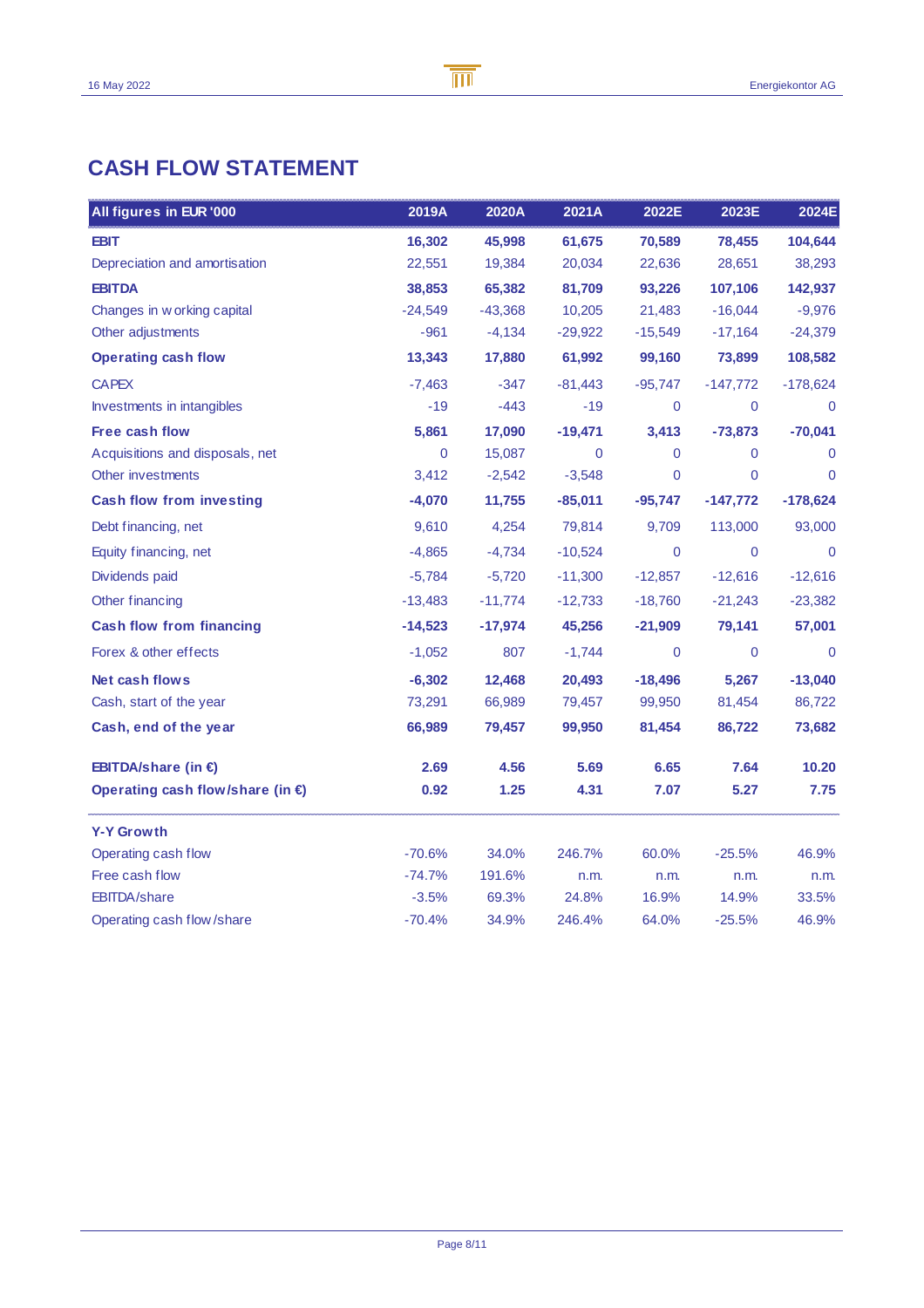## **Imprint / Disclaimer**

#### **First Berlin Equity Research**

First Berlin Equity Research GmbH ist ein von der BaFin betreffend die Einhaltung der Pflichten des §85 Abs. 1 S. 1 WpHG, des Art. 20 Abs. 1 Marktmissbrauchsverordnung (MAR) und der Markets Financial Instruments Directive (MiFID) II, Markets in Financial Instruments Directive (MiFID) II Durchführungsverordnung und der Markets in Financial Instruments Regulations (MiFIR) beaufsichtigtes Unternehmen.

First Berlin Equity Research GmbH is one of the companies monitored by BaFin with regard to its compliance with the requirements of Section 85 (1) sentence 1 of the German Securities Trading Act [WpHG], art. 20 (1) Market Abuse Regulation (MAR) and Markets in Financial Instruments Directive (MiFID) II, Markets in Financial Instruments Directive (MiFID) II Commission Delegated Regulation and Markets in Financial Instruments Regulations (MiFIR).

Anschrift: First Berlin Equity Research GmbH Mohrenstr. 34 10117 Berlin **Germany** 

Vertreten durch den Geschäftsführer: Martin Bailey

Telefon: +49 (0) 30-80 93 9 680

Fax: +49 (0) 30-80 93 9 687 E-Mail: info@firstberlin.com

Amtsgericht Berlin Charlottenburg HR B 103329 B UST-Id.: 251601797 Ggf. Inhaltlich Verantwortlicher gem. § 6 MDStV First Berlin Equity Research GmbH

#### **Authored by: Dr. Karsten von Blumenthal, Analyst All publications of the last 12 months were authored by Dr. Karsten von Blumenthal.**

#### **Company responsible for preparation: First Berlin Equity Research GmbH, Mohrenstraße 34, 10117 Berlin**

The production of this recommendation was completed on 16 May 2022 at 09:20

#### **Person responsible for forwarding or distributing this financial analysis: Martin Bailey**

**Copyright© 2022 First Berlin Equity Research GmbH** No part of this financial analysis may be copied, photocopied, duplicated or distributed in any form or media whatsoever without prior written permission from First Berlin Equity Research GmbH. First Berlin Equity Research GmbH shall be identified as the source in the case of quotations. Further information is available on request.

#### **INFORMATION PURSUANT TO SECTION 85 (1) SENTENCE 1 OF THE GERMAN SECURITIES TRADING ACT [WPHG], TO ART. 20 (1) OF REGULATION (EU) NO 596/2014 OF THE EUROPEAN PARLIAMENT AND OF THE COUNCIL OF APRIL 16, 2014, ON MARKET ABUSE (MARKET ABUSE REGULATION) AND TO ART. 37 OF COMMISSION DELEGATED REGULATION (EU) NO 2017/565 (MIFID) II.**

First Berlin Equity Research GmbH (hereinafter referred to as: "First Berlin") prepares financial analyses while taking the relevant regulatory provisions, in particular section 85 (1) sentence 1 of the German Securities Trading Act [WpHG], art. 20 (1) of Regulation (EU) No 596/2014 of the European Parliament and of the Council of April 16, 2014, on market abuse (market abuse regulation) and art. 37 of Commission Delegated Regulation (EU) no. 2017/565 (MiFID II) into consideration. In the following First Berlin provides investors with information about the statutory provisions that are to be observed in the preparation of financial analyses.

#### **CONFLICTS OF INTEREST**

In accordance with art. 37 (1) of Commission Delegated Regulation (EU) no. 2017/565 (MiFID) II and art. 20 (1) of Regulation (EU) No 596/2014 of the European Parliament and of the Council of April 16, 2014, on market abuse (market abuse regulation) investment firms which produce, or arrange for the production of, investment research that is intended or likely to be<br>subsequently disseminated to clients of the firm or to the public, under their own responsibility or th shall ensure the implementation of all the measures set forth in accordance with Article 34 (2) lit. (b) of Regulation (EU) 2017/565 in relation to the financial analysts involved in the production of the investment research and other relevant persons whose responsibilities or business interests may conflict with the interests of the persons to whom the investment research is disseminated. In accordance with art. 34 (3) of Regulation (EU) 2017/565 the procedures and measures referred to in paragraph 2 lit. (b) of such article shall be designed to ensure that relevant persons engaged in different business activities involving a conflict of interests carry on those activities at a level of independence appropriate to the size and activities of the investment firm and of the group to which it belongs, and to the risk of damage to the interests of clients.

In addition, First Berlin shall pursuant to Article 5 of the Commission Delegated Regulation (EU) 2016/958 disclose in their recommendations all relationships and circumstances that may reasonably be expected to impair the objectivity of the financial<br>analyses, including interests or conflicts of interest, on their part or on the part of any nat under a contract, including a contract of employment, or otherwise, who was involved in producing financial analyses, concerning any financial instrument or the issuer to which the recommendation directly or indirectly relates.

With regard to the financial analyses of Energiekontor AG the following relationships and circumstances exist which may reasonably be expected to impair the objectivity of the financial analyses: The author, First Berlin, or a company associated with First Berlin reached an agreement with the Energiekontor AG for preparation of a financial analysis for which remuneration is owed.

Furthermore, First Berlin offers a range of services that go beyond the preparation of financial analyses. Although First Berlin<br>strives to avoid conflicts of interest wherever possible, First Berlin may maintain the follo company, which in particular may constitute a potential conflict of interest:

- The author, First Berlin, or a company associated with First Berlin owns a net long or short position exceeding the threshold of 0.5 % of the total issued share capital of the analysed company;
- The author, First Berlin, or a company associated with First Berlin holds an interest of more than five percent in the share capital of the analysed company;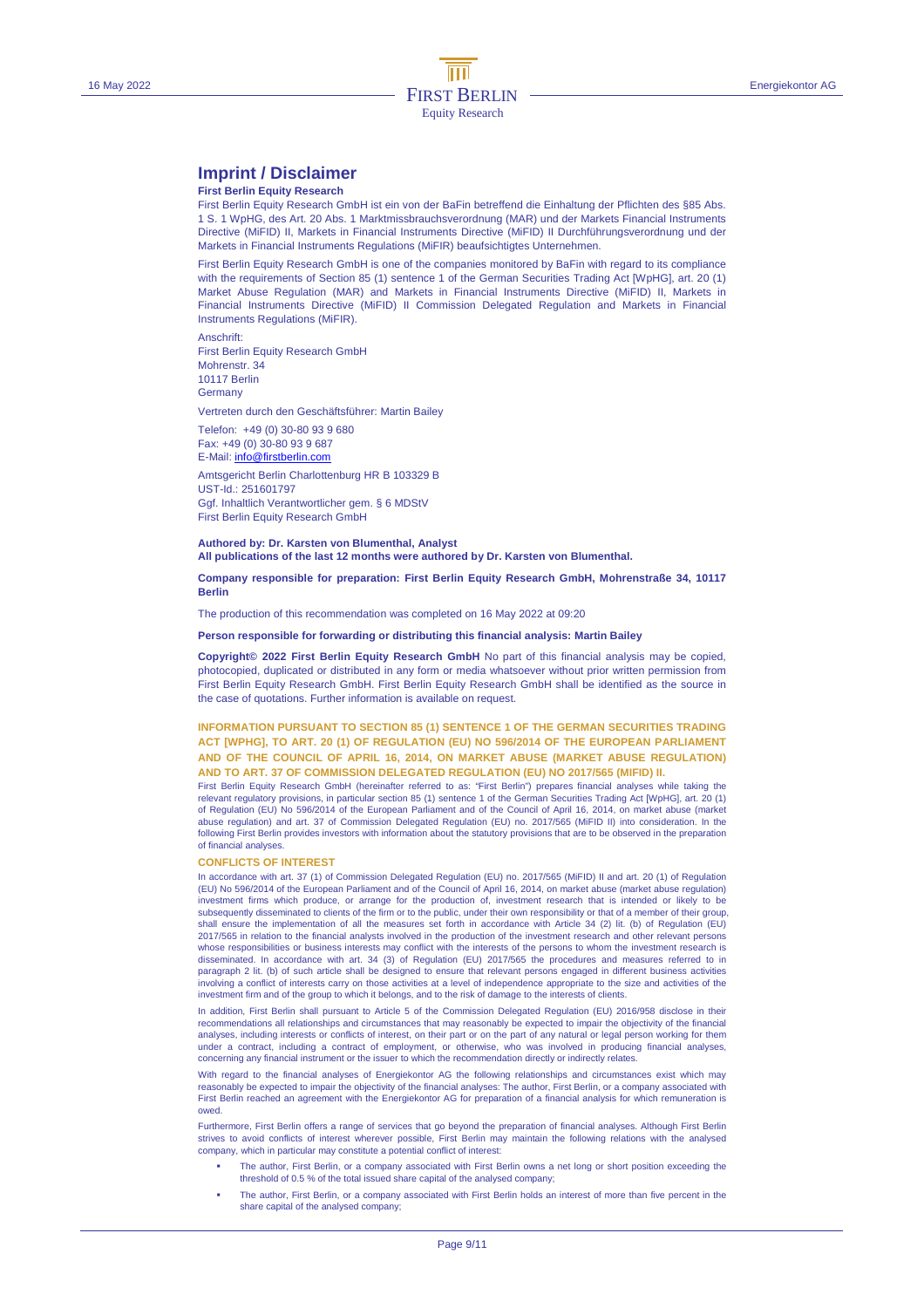- The author, First Berlin, or a company associated with First Berlin provided investment banking or consulting services for the analysed company within the past twelve months for which remuneration was or was to be paid;
- The author, First Berlin, or a company associated with First Berlin reached an agreement with the analysed company for preparation of a financial analysis for which remuneration is owed;
- The author, First Berlin, or a company associated with First Berlin has other significant financial interests in the analysed company;

With regard to the financial analyses of Energiekontor AG the following of the aforementioned potential conflicts of interests or the potential conflicts of interest mentioned in Article 6 paragraph 1 of the Commission Delegated Regulation (EU) 2016/958 exist: The author, First Berlin, or a company associated with First Berlin reached an agreement with the Energiekontor AG for preparation of a financial analysis for which remuneration is owed.

In order to avoid and, if necessary, manage possible conflicts of interest both the author of the financial analysis and First Berlin shall be obliged to neither hold nor in any way trade the securities of the company analyzed. The remuneration of the author of<br>the financial analysis stands in no direct or indirect connection with the recommendations or financial analysis. Furthermore, the remuneration of the author of the financial analysis is neither coupled directly to financial transactions nor to stock exchange trading volume or asset management fees.

#### **INFORMATION PURSUANT TO SECTION 64 OF THE GERMAN SECURITIES TRADING ACT [WPHG],**

**DIRECTIVE 2014/65/EU OF THE EUROPEAN PARLIAMENT AND OF THE COUNCIL OF 15 MAY 2014 ON MARKETS IN FINANCIAL INSTRUMENTS AND AMENDING DIRECTIVE 2002/92/EC AND DIRECTIVE 2011/61/EU, ACCOMPANIED BY THE MARKETS IN FINANCIAL INSTRUMENTS REGULATION (MIFIR, REG. EU NO. 600/2014).** 

First Berlin notes that is has concluded a contract with the issuer to prepare financial analyses and is paid for that by the issuer. First Berlin makes the financial analysis simultaneously available for all interested security financial services companies. First Berlin thus believes that it fulfils the requirements of section 64 WpHG for minor non-monetary benefits.

#### **PRICE TARGET DATES**

Unless otherwise indicated, current prices refer to the closing prices of the previous trading day.

#### **AGREEMENT WITH THE ANALYSED COMPANY AND MAINTENANCE OF OBJECTIVITY**

The present financial analysis is based on the author's own knowledge and research. The author prepared this study without any direct or indirect influence exerted on the part of the analysed company. Parts of the financial analysis were possibly provided to the analysed company prior to publication in order to avoid inaccuracies in the representation of facts. However, no substantial changes were made at the request of the analysed company following any such provision.

#### **ASSET VALUATION SYSTEM**

First Berlin's system for asset valuation is divided into an asset recommendation and a risk assessment.

#### **ASSET RECOMMENDATION**

The recommendations determined in accordance with the share price trend anticipated by First Berlin in the respectively indicated investment period are as follows:

| Category                |                                                |                 | $\mathcal{D}$ |
|-------------------------|------------------------------------------------|-----------------|---------------|
|                         | Current market capitalisation (in $\epsilon$ ) | $0 - 2$ billion | > 2 billion   |
| Strong Buy <sup>1</sup> | An expected favourable price trend of:         | > 50%           | $> 30\%$      |
| Buy                     | An expected favourable price trend of:         | > 25%           | >15%          |
| <b>Add</b>              | An expected favourable price trend of:         | 0% to 25%       | 0% to 15%     |
| Reduce                  | An expected negative price trend of:           | 0% to -15%      | 0% to $-10%$  |
| Sell                    | An expected negative price trend of:           | $< -15%$        | $< -10%$      |

<sup>1</sup> The expected price trend is in combination with sizable confidence in the quality and forecast security of managen

Our recommendation system places each company into one of two market capitalisation categories. Category 1 companies have a market capitalisation of €0 – €2 billion, and Category 2 companies have a market capitalisation of > €2 billion. The expected return thresholds underlying our recommendation system are lower for Category 2 companies than for Category 1 companies. This reflects the generally lower level of risk associated with higher market capitalisation companies.

#### **RISK ASSESSMENT**

The First Berlin categories for risk assessment are low, average, high and speculative. They are determined by ten factors: Corporate governance, quality of earnings, management strength, balance sheet and financial risk, competitive position, standard of financial disclosure, regulatory and political uncertainty, strength of brandname, market capitalisation and free float. These risk factors are incorporated into the First Berlin valuation models and are thus included in the target prices. First Berlin customers may request the models.

#### **RECOMMENDATION & PRICE TARGET HISTORY**

| Report<br>$No.$ : | Date of<br>publication | <b>Previous day closing</b><br>price | <b>Recommendation</b> | Price<br>target |
|-------------------|------------------------|--------------------------------------|-----------------------|-----------------|
| Initial<br>Report | 5 June 2014            | €7.70                                | <b>Buy</b>            | €12.20          |
| 239               | Φ                      | ↓                                    | Ψ                     | v               |
| 40                | 17 November 2020       | €36.80                               | Add                   | €43.80          |
| 41                | 3 March 2021           | €56.20                               | Add                   | €60.00          |
| 42                | 25 March 2021          | €56.20                               | Add                   | €66.00          |
| 43                | 21 April 2021          | €56.40                               | Add                   | €70.00          |
| 44                | 14 May 2021            | €56.00                               | <b>Buy</b>            | €71.00          |
| 45                | <b>16 August 2021</b>  | €55.40                               | <b>Buy</b>            | €72.00          |
| 46                | 17 November 2021       | €78.00                               | Add                   | €89.00          |
| 47                | 5 April 2022           | €93.20                               | Add                   | €105.00         |
| 48                | Today                  | €79.60                               | Buy                   | €103.00         |

#### **INVESTMENT HORIZON**

Unless otherwise stated in the financial analysis, the ratings refer to an investment period of twelve months.